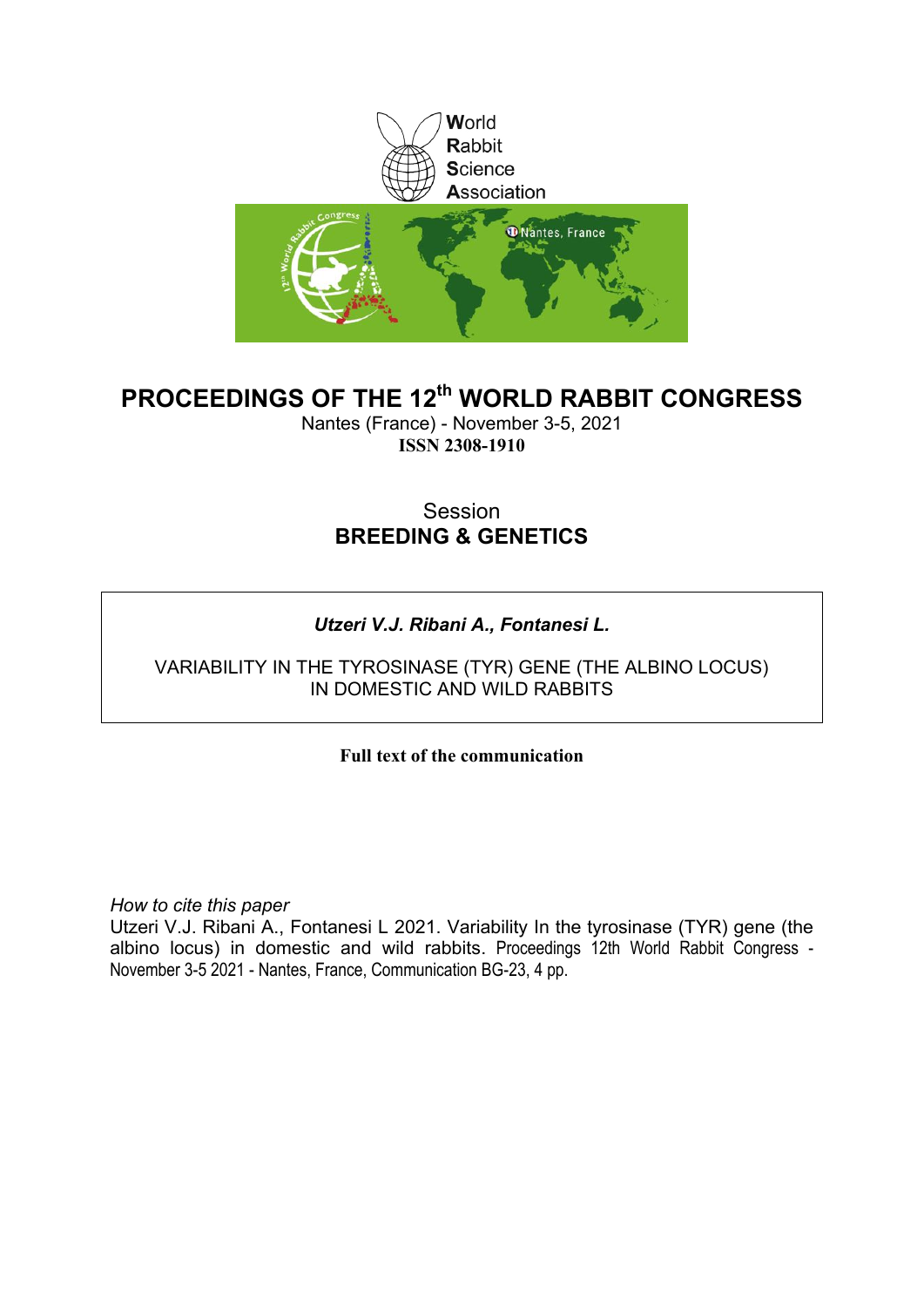# **VARIABILITY IN THE TYROSINASE (***TYR***) GENE (THE** *ALBINO* **LOCUS) IN DOMESTIC AND WILD RABBITS**

## **Utzeri V.J.<sup>1</sup> , Ribani A.<sup>1</sup> , Fontanesi L.1,\***

<sup>1</sup>Department of Agricultural and Food Sciences, Division of Animal Sciences, University of Bologna, Viale G. Fanin 46, 40127 Bologna, Italy \*Corresponding author: luca.fontanesi@unibo.it

#### **ABSTRACT**

Disrupting mutations affecting the *TYR* gene cause different forms of albinism in mice, humans, and several other mammals. Classical genetic studies have already reported five alleles at the rabbit *Albino* locus, indicated to be part of the *C* series, each of them with different actions on pheomelanin and eumelanin production, as well as on the eyes. A few of these alleles have been already characterized at the DNA level by sequencing the coding region of the rabbit *TYR* gene in a few breeds or strains with specific alleles at this locus. In this study, we further characterized the *TYR* gene in rabbits by sequencing about 2000 bp encompassing all coding regions and flanking regions in a total of 25 rabbits from 11 domestic breeds (2 Belgian Hare, 2 Burgundy Fawn, 3 Californian, 3 Champagne d'Argent, 2 Giant Chinchilla, 1 Giant Grey, 1 Havana, 2 Leprino di Viterbo, 4 New Zealand White, 2 Silver and 3 White Vienna) and other 11 wild rabbits hunted in Sardinia. Sequencing data identified a total of 15 mutations. We confirmed five missense mutations already detected by other studies, three of which associated with different coat colour phenotypes: p.T373K determining the albino allele; p.E294G causing the Himalayan and the chinchilla allele; p.T358I observed only in Chinchilla rabbits. In addition to seven other synonymous mutations and one polymorphism in the 3'-untranslated region (UTR), two novel missense mutations (one identified only in wild rabbits), were identified. This study further contributed to disclose the variability in the *TYR* gene in different rabbit populations and confirmed the effect of functional mutations at this locus.

**Key words**: Albinism, Breed, Coat colour, Mutation, *Oryctolagus cuniculus*.

#### **INTRODUCTION**

Since the rediscovery of the Mendelian laws, coat colour in mammals has been the subject of a lot of genetic studies that, in mice, led to the identification of more than 300 loci affecting pigmentation. Coat colours largely depends on the amount and distribution of two types of melanin, pheomelanin (yellow-red pigment) and eumelanin (black-brown pigment) located in the skin, in the hair and in the pigmented cell layers of eyes. We recently identified mutations in several genes determining coat colour variability in different rabbit breeds (Demars et al., 2018; Fontanesi et al., 2006, 2010a, 2010b, 2014a, 2014b; Utzeri et al., 2014).

Tyrosinase (TYR) is the key enzyme involved in the first step of melanogenetic pathway, in which tyrosine is transformed in a metabolic intermediate shared with both eumelanin and pheomelanin. pathways. Disrupting mutations affecting the *TYR* gene cause different forms of albinism in mice, humans, and several other mammals (e.g. Schmutz et al., 2004; Rees, 2011; Utzeri et al., 2016).

Classical genetic studies have already reported five alleles at the rabbit *Albino* locus, indicated to be part of the *C* series, each of them with different actions on pheomelanin and eumelanin production, as well as on the eyes (Searle, 1968): *C*, full colour (with normal melanin production and dark eyecolour);  $c^{chd}$ , dark chinchilla, with reduced pheomelanin production, normal eumelanin production and dark eye colour);  $c^{chm}$ , medium chinchilla (without any pheomelanin production, slightly reduced eumelanin production and reddish-black eye-colour);  $c^{ch}$ , light chinchilla (no pheomelanin production, reduced eumelanin production and red eye-colour);  $c<sup>h</sup>$ , Himalayan (no pheomelanin production,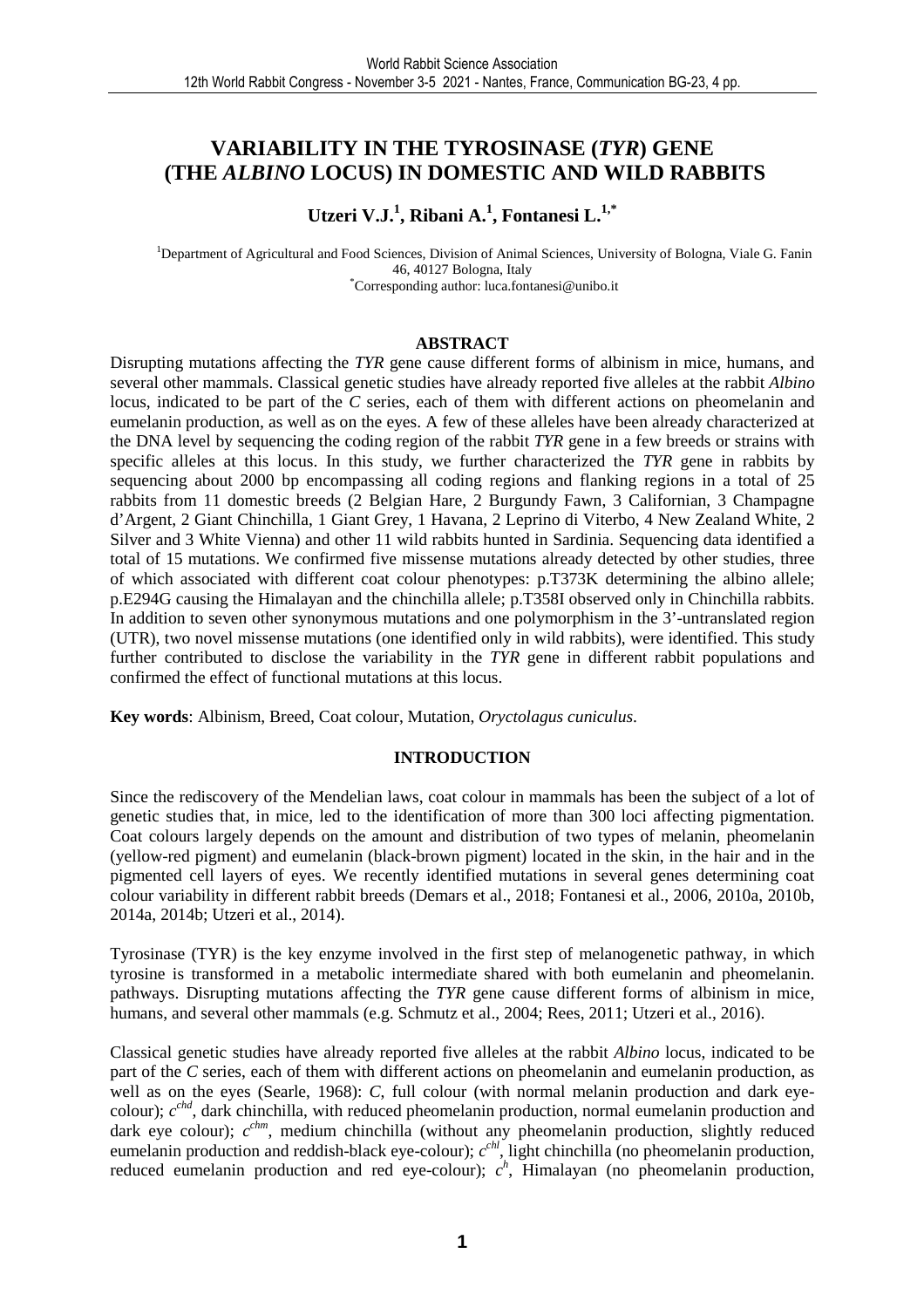reduced eumelanin production and located only at the extremities and pink eye-colour); *c*, albino (without any melanin production and pink eye).

The coding region of the rabbit *TYR* has been sequenced in a few rabbits with different alleles at the *Albino* locus (Aigner et al., 2000). A missense mutation causing the p.T373K amino acid substitution, identified in New Zealand White rabbits, has been indicated to cause the recessive *c* albino allele (Aigner et al., 2000). The same mutation in humans causes a type I oculocutaneous albinism (OCA1; Sanabria et al., 2012). Other two missense mutations (p.E294G, identified in Californian rabbits showing the Himalayan phenotype; and the p.E294G together with the p.T358I, identified in Chinchilla rabbits) associated to different alleles at this locus were identified, in addition to few other polymorphisms shared by several rabbits of different strains (Aigner et al., 2000).

In this work we further investigated the *TYR* gene in 11 rabbit breeds carrying different putative alleles at the *Albino* locus (Belgian Hare, Burgundy Fawn, Californian, Champagne d'Argent, Giant Chinchilla, Giant Grey, Havana, Leprino di Viterbo, New Zealand White, Silver and White Vienna) and in wild rabbits to identify additional variants in this gene.

#### **MATERIALS AND METHODS**

#### A total of 26 domestic rabbits from 11 different breeds (2 Belgian Hare, 3 Burgundy Fawn, 3 Californian, 3 Champagne d'Argent, 2 Giant Chinchilla, 1 Giant Grey, 1 Havana, 2 Leprino di Viterbo, 4 New Zealand White, 2 Silver and 3 White Vienna) and 11 wild rabbits hunted in Sardinia were used in this study. All domestic animals had standard breed coat colours and were registered to the corresponding breed herd book, managed by the Italian Rabbit Breeders Association.

#### **PCR and Sanger sequencing**

**Animals** 

Genomic DNA was extracted from hair roots (domestic rabbits) or from liver specimens (wild rabbits) using a standard phenol-chloroform-isoamyl alcohol extraction protocol (Sambrook et al., 1989) or the Wizard® Genomic DNA Purification Kit (Promega Corporation). Using the sequence of the *TYR* gene annotated in the OryCun2.0 rabbit genome (Carneiro et al., 2014), seven primer pairs were designed on flanking or intronic regions to amplify all five exonic regions and parts of the introns. PCR amplifications were carried in a 20  $\mu$ L of reaction volume containing 1 X reaction buffer 10X, 2.5 mM of MgCl<sub>2</sub>, 1.5 mM dNTP mix, 10 pmol of each primer and 1 U of Taq DNA polymerase (EuroClone). PCR cycles were: initial denaturation step at 95 °C for 5 min; 35 cycles at 95 °C for 30 s, 30 s at the primer pair annealing temperature (50-60 °C), 72 °C for 30 s: final extension step at 72 °C for 5 minutes. After purification with 2 U of ExoSAP-IT (USB Corporation) for 15 min at 37 °C, PCR fragments were sequenced using the Big Dye v3.1 kit (Applied Biosystems). Sequencing reactions were then loaded on an ABI3100 Avant capillary sequencer (Applied Biosystems). Obtained sequences were visually inspected, assembled and aligned using MEGA 6 software (Tamura et al., 2013). The effect of each single nucleotide polymorphisms (SNPs) was evaluated using the Variant Effect Predictor (VEP) implemented in Ensembl Genome Browser (https://www.ensembl.org/info/docs/tools/vep/index.html), and the effect of all missense mutations was analysed using SIFT algorithm (Kumar et al., 2009).

#### **RESULTS AND DISCUSSION**

A total of 2027 bp, including the complete coding region of the *TYR* gene (1593 bp) and non-coding regions (434 bp of 3'-untranslated regions and 5'-flanking regions) were sequenced in all investigated rabbits. Table 1 reports the mutations that were identified in this study.

Sequencing data confirmed the presence of five missense mutations already detected by Aigner et al. (2000), three of which strain-specific and associated with different coat colour phenotypes: p.T373K was homozygous in all New Zealand White rabbits; p.E294G was identified in homozygous state in all Californian and in all Giant Chinchilla rabbits; p.T358I was homozygous only in Chinchilla rabbits. The two other missense mutations (p.V31M and p.S287T), already detected in a few rabbit breeds by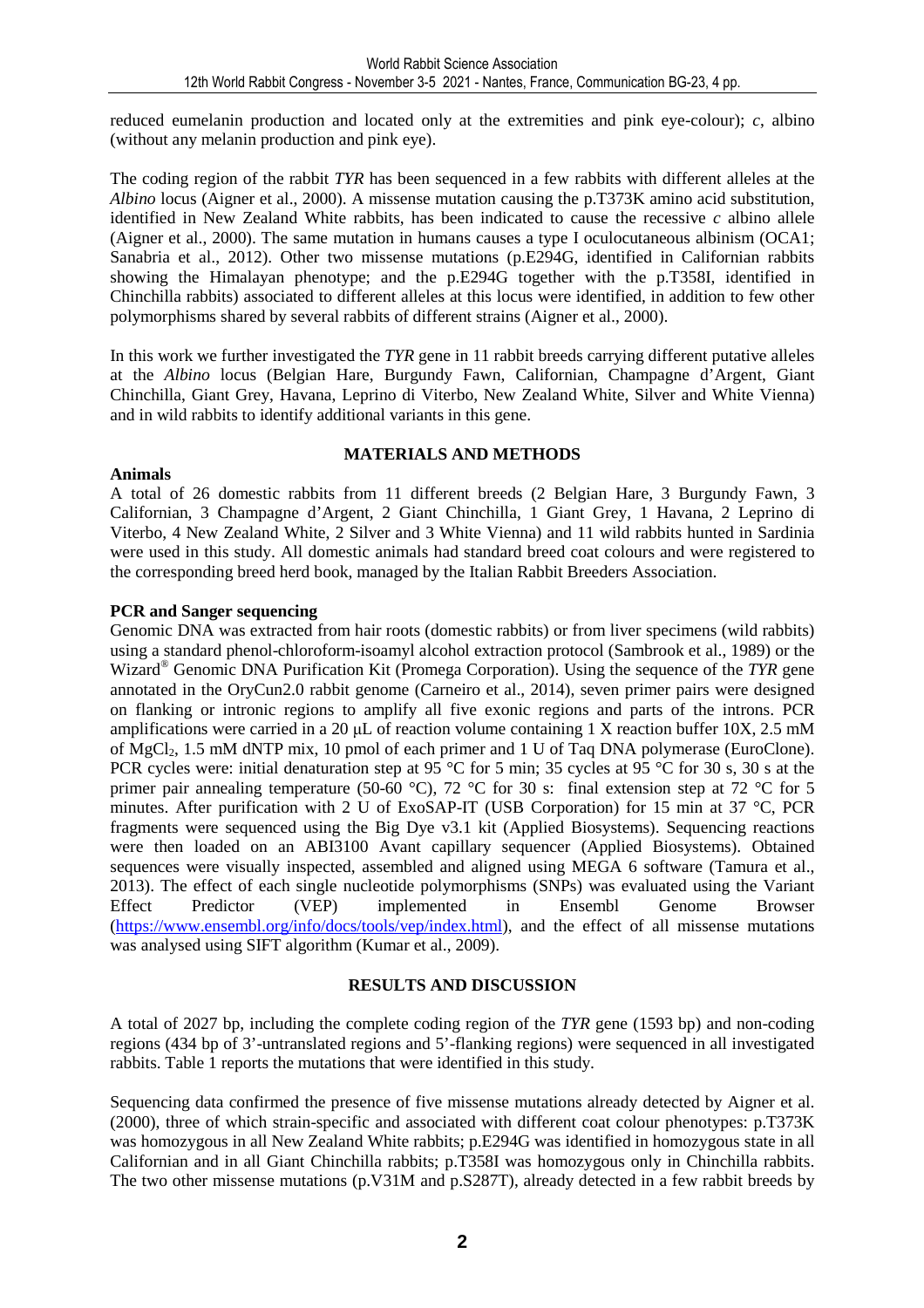Aigner et al. (2000), were present in homozygous and heterozygous conditions in several other breeds of our study, including wild rabbits.

In addition to these missense mutations, two novel missense mutations (Table 1) occurring in exon 1 were detected: p.T144S was found in a Burgundy Fawn rabbit in heterozygous condition; p.K224T was detected only in 6 wild rabbits, 3 were homozygous and 3 were heterozygous for the alternative allele. All these wild rabbits had the wild grey/brown coat colour.

|  |  |  |  |  |  |  |  | Table 1: Polymorphisms identified by sequencing the TYR gene in different rabbits. |
|--|--|--|--|--|--|--|--|------------------------------------------------------------------------------------|
|--|--|--|--|--|--|--|--|------------------------------------------------------------------------------------|

| SNP position in        | Position in the gene. | SNP/effect (SIFT)       | Reference              |
|------------------------|-----------------------|-------------------------|------------------------|
| OrvCun2.0 <sup>1</sup> |                       |                         |                        |
| 1:127667147            | exon 1                | G > A/p.V31M(0.27)      | Aigner et al. $(2000)$ |
| 1:127666866            | exon 1                | $C>T/s$ ynonymous       | This study             |
| 1:127666862            | exon 1                | $C>T/s$ ynonymous       | This study             |
| 1:127666833            | exon 1                | $T>C/s$ ynonymous       | This study             |
| 1:127666807            | exon 1                | $C > G/p$ .T144S (0.25) | This study             |
| 1:127666785            | exon 1                | $C>T/s$ ynonymous       | This study             |
| 1:127666662            | exon 1                | $C>T/s$ ynonymous       | This study             |
| 1:127666567            | exon 1                | A > C/p.K224T(0.13)     | This study             |
| 1:127650986            | exon 2                | $A > T$ /synonymous     | This study             |
| 1:127650981            | exon <sub>2</sub>     | G>C/p.S287T(1.00)       | Aigner et al. $(2000)$ |
| 1:127650965            | exon <sub>2</sub>     | $T>C/s$ ynonymous       | This study             |
| 1:127650960            | exon <sub>2</sub>     | A > G/p.E294G (0.30)    | Aigner et al. $(2000)$ |
| 1:127637042            | exon <sub>3</sub>     | C>T/p.T358I(0.11)       | Aigner et al. $(2000)$ |
| 1:127636997            | exon <sub>3</sub>     | C > A/p.T373K(0.00)     | Aigner et al. $(2000)$ |
| 1:127562872            | $3'$ UTR              | $A>G/-$                 | This study             |

<sup>1</sup>Chromosome and nucleotide position on the coordinate system.

<sup>2</sup>The two alleles are reported/missense mutation or synonymous mutation if located in exons (SIFT score of missense mutations).

A total of seven novel synonymous polymorphisms located in exon 1 and exon 2 and one novel polymorphism in the 3'-untranslated region (UTR) of the *TYR* gene were identified in some domestic breeds and in wild rabbits. Wild rabbits carried most of these variants that were identified only in this population.

In mammals, *TYR* gene is known to be under natural selective pressure due to its importance in producing pigments for mimicry (Sturm and Duffy, 2012; Hubbard et al., 2010). In wild rabbits, the need to preserve a functional tyrosinase enzyme is crucial for the fitness of the animals. The new missense mutations (p.K224T) detected in wild rabbits is located between the two cupper binding domains (CuA and CuB) of the TYR enzyme but, according to *in silico* SIFT results, this amino acid substitution could be tolerated ( $P = 0.13$ ) and it might be neutral.

#### **CONCLUSIONS**

Coat colour is considered one of the first traits on which domestication operated. The complete characterization of all coat colour genes in rabbit might provide additional hints on the domestication processes and on the constitution of the large number of fancy breeds. Coat colour genes might be also relevant in the adaptation of wild and feral rabbit populations to different environments. In this study we further contributed to disclose the variability of the *TYR* gene in different breeds and confirmed the presence of a few mutations already described by others to cause different coat colours. Further studies are needed to identify the mutation(s) causing other alleles predicted by classical genetic studies at the *Albino* locus in rabbit.

#### **ACKNOWLEDGEMENTS**

The authors thank rabbit breeders and hunters for the collaboration in this study. The study was funded by the University of Bologna RFO 2019 programme and by the PSRN (Progetto di Sviluppo Rurale Nazionale) Cun-Fu project (co-funded by the European Agricultural Fund for Rural Development of